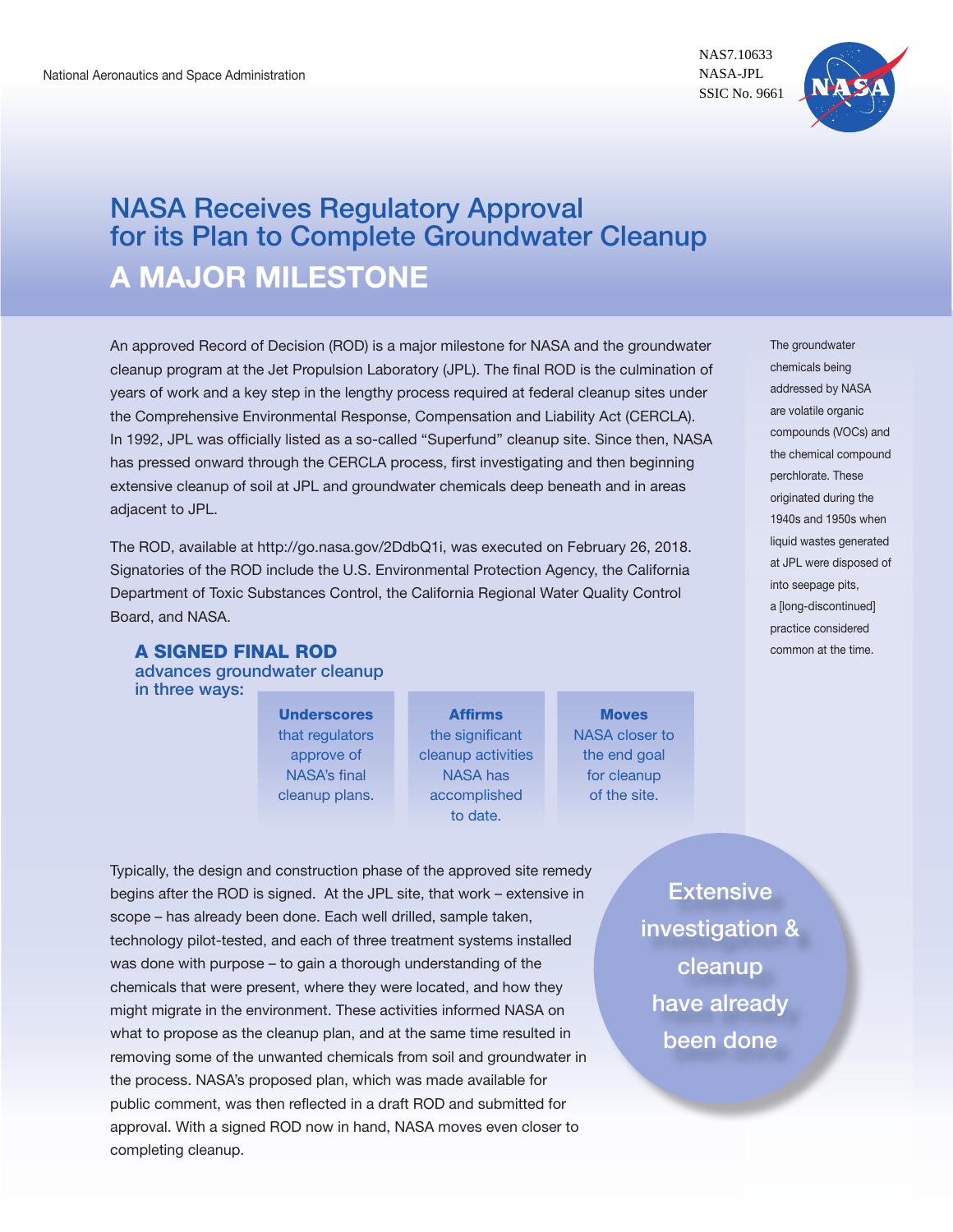

### The approved, final ROD means that regulators concur with how NASA implements cleanup:

Continue ongoing groundwater treatment by operating three existing NASA-funded groundwater treatment systems;

Continue the existing groundwater monitoring program;

Use institutional controls (non-engineering measures that prevent access to chemicals that exist in deep groundwater).

These are administrative or legal steps to ensure that local groundwater is not used without appropriate evaluation.

They include agreements with State and local agencies who oversee installation of new wells in the basin.



**Source Area Treatment:** This system is located on site at JPL at the "source area" where the highest concentrations of chemicals exist in groundwater.

## A Closer Look at NASA-Funded Groundwater Treatment Systems

The on-site groundwater treatment system (shown here) is one of three NASA-funded systems in operation.

**Monk Hill Treatment System**: This system was constructed in 2011 and uses four City of Pasadena drinking water wells at the Monk Hill Treatment System in Pasadena. It is located at roughly the midpoint of the affected groundwater area and uses ion exchange to remove VOCs and LGAC to remove perchlorate.

#### **Lincoln Avenue Water Company**:

This system uses three Lincoln Avenue Water Company (LAWC) wells in nearby Altadena, located at the farthest reaches of the affected groundwater. NASA has funded groundwater treatment to remove VOCs since 1992, and in 2004 added an ion exchange system at the LAWC wells to remove perchlorate.

cleanup technologies on site beginning in 1999 and has been operating a large-scale cleanup system at JPL since 2005 using liquid-phase granular activated carbon (LGAC) to remove VOCs and a fluidized bed reactor to remove perchlorate.

NASA pilot-tested

### **On-site Soil Cleanup Goal Was Met During CERCLA Process**

In 1998 NASA pilot-tested soil vapor extraction (SVE) technology to remove VOCs from on-site soil. Based on its success, NASA implemented full-scale operation and soil cleanup was completed in 2007. This prevented further release of chemicals into the groundwater.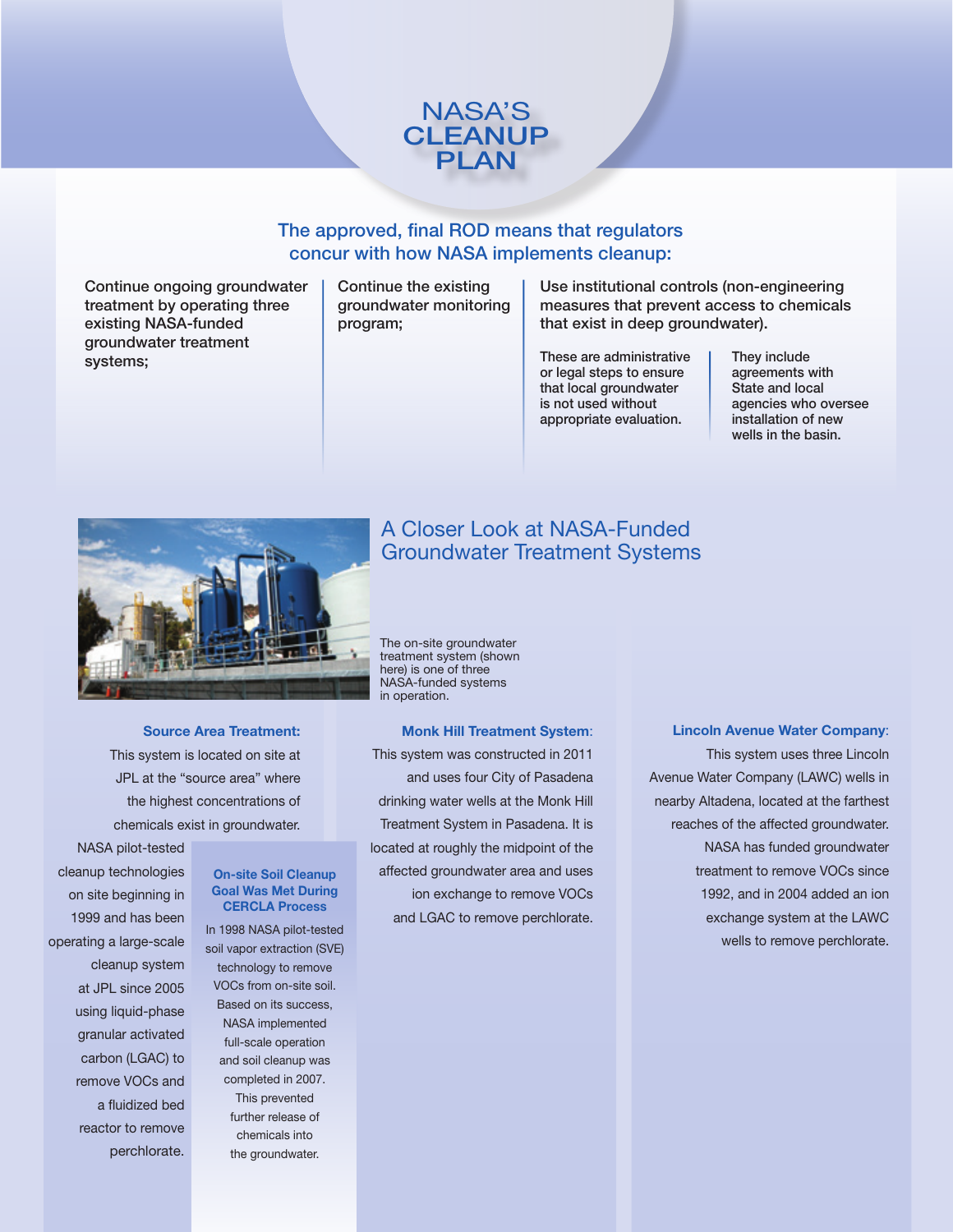## **Innovations & Improvements** MAKING A **DIFFERENCE**



Installation of a solar array (shown here) in Pasadena is one of the ways NASA is optimizing the cleanup process.

As an agency, NASA takes pride in its innovations. It is this same spirit that drives the groundwater cleanup program team to pursue technologies that optimize the cleanup process. For instance, NASA pursued maximizing efficiencies with the LAWC treatment system. A new and deeper drinking water well, which became fully operational in July 2017, was funded and constructed by NASA. The new well enhances groundwater cleanup efforts by operating more efficiently, and helps maintain effective containment of the leading edge of groundwater chemicals. At the same time it serves as a modern, reliable backup well for the LAWC to provide clean drinking water.

Another improvement is being made on site at JPL. NASA engineers determined that while the fluidized bed reactor technology, operating since 2004 to remove higher concentrations of perchlorate from groundwater at the source area, has done its job well, a new system using ion exchange technology would be best suited to treat the remaining perchlorate. The new treatment technology is expected to be installed and operational in the next year. ഗ prid  $\boldsymbol{\omega}$ <sup>i</sup><sup>n</sup>

It is this innovative spirit that keeps the team thinking creatively about how to improve and enhance all aspects of the work being done. In 2017, program director Steve Slaten was presented with NASA's Blue Marble Award for spearheading a collaborative approach and implementing key initiatives that reduce water use and increase the use of renewable resources. take

## WAYS NASA IS OPTIMIZING CLEANUP

**Optimizing** energy through reduced pumping requirements

Supporting innovative contracting initiatives

**Recycling** 95 percent of the waste generated during construction of Pasadena's treatment plant

Using native, drought-tolerant plant species to landscape the new treatment plant

**Recycling** plant wastewater

Championing installation of a 564-kilowatt PV (photovoltaic) system at the Windsor Reservoir facility adjacent to the Monk Hill **Treatment** System site

**ASUN** 

its.

in<sup>novations</sup>